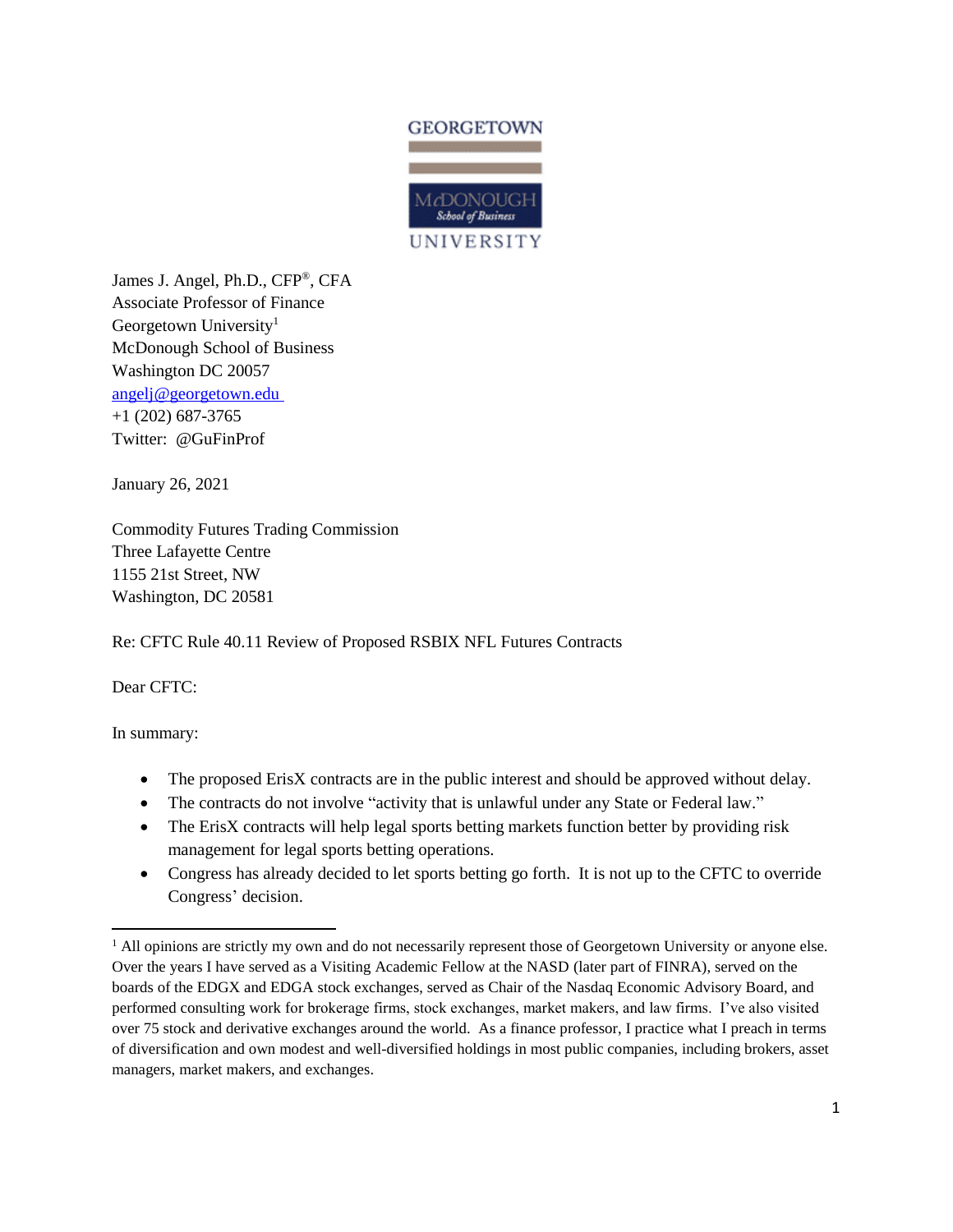- Better functioning legal sports betting markets will reduce illegal activity and associated corruption.
- The restrictions on participation are too strict and should be loosened.

## **Background**

The Eris Exchange, LLC (ErisX), a CFTC-regulated designated contract market (DCM), has self-certified futures contracts based on the outcomes of NFL games. It is highly likely that ErisX will in the future self-certify contracts on other sporting events as well. Trading in these contracts will be limited to entities with economic exposure to the outcomes of these events, along with market makers. These entities include licensed sport books, merchandise vendors, and stadium operators.

The contracts themselves are fully collateralized, and thus simpler than the usual futures contracts. This means that there is no need for the complexities of margin accounts.

The CFTC has requested comment on the legality of the proposed contracts and what factors should be considered in determining whether the proposed contracts are in the public interest. Indeed, the CFTC has authority to provide exemptions to its own regulations and the Commodity Exchange Act when it serves the public interest.

## **The contracts do not involve "activity that is unlawful under any State or Federal law."**

The Commission asks for comment with respect to whether the contracts are related to "activity that is unlawful under any State or Federal law." Just because one state bans an activity, it does not violate that state's laws to perform the same activity in another state where it is legal. Thus, the operation of legal sports books in states where such activities are legal does not violate the laws of states where it is not legal. Operating a casino in Nevada does not violate the laws of Utah. Therefore, the ErisX contracts are not supporting any "activity that is unlawful under any State or Federal law."

## **The regulation of credit card interest provides a precedent for the use of CFTC-regulated futures.**

Gaming laws, like many other laws, vary from state to state. Activities that are perfectly legal in one jurisdiction can result in fines or jail time in others. Sports betting is legal in 25 states.

Some state usury laws impose price controls on credit card interest rates. However, some other states such as Delaware and South Dakota, do not. Consequently, many credit card banks are located in these states because their laws do not cap credit card interest rates. Nevertheless, these credit card banks can make use of our national financial markets to fund their credit card operations and manage their interest rate risk. This is despite the fact that what they can do legally in South Dakota would be deemed illegal in a less liberal state. Thus, there is ample precedent for the use of financial products that support an activity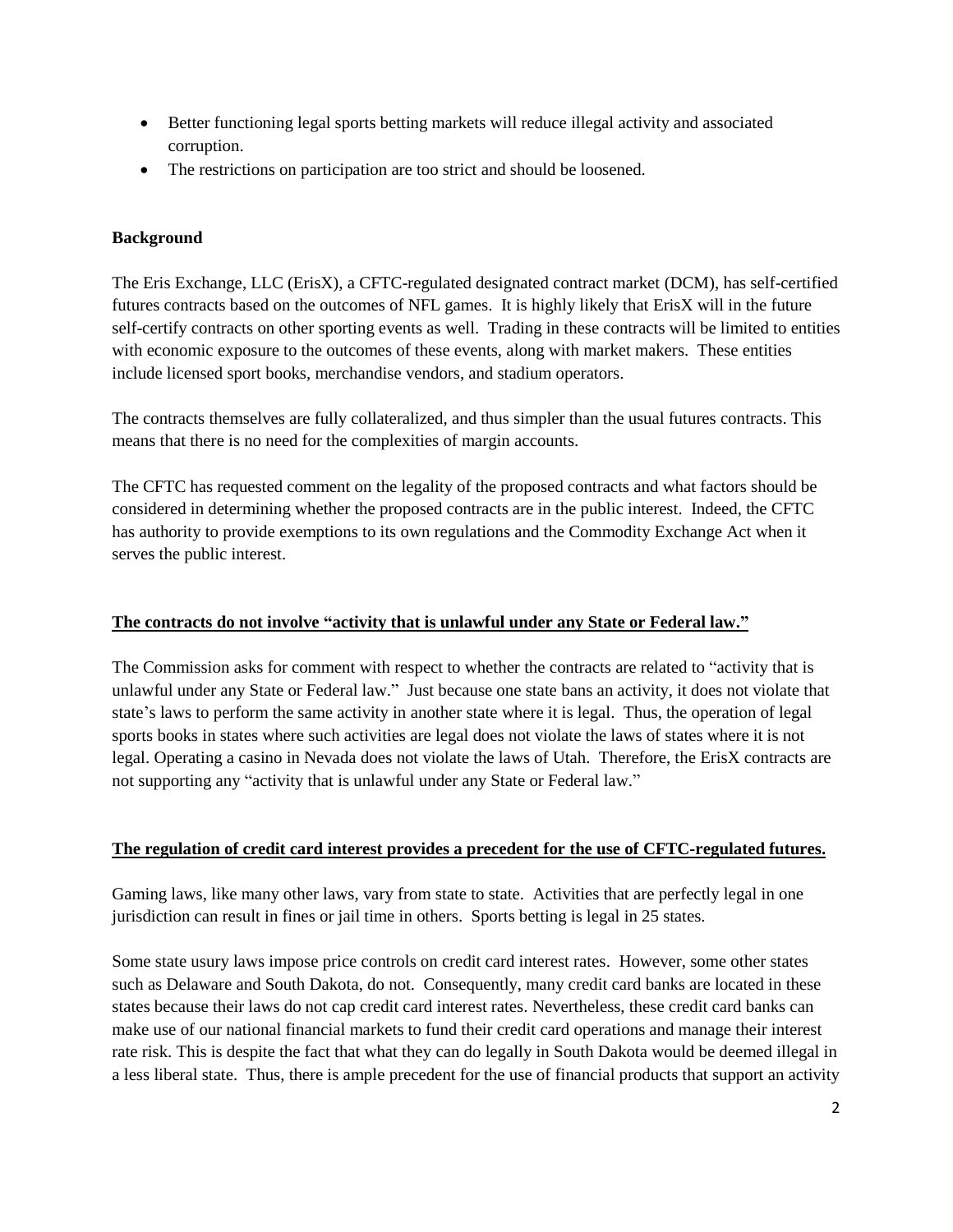that is legal in one state but not another. These financial products include CFTC-regulated interest rate futures products.

### **Market participants have legitimate risk management needs.**

Licensed sport books provide lawful entertainment in the jurisdictions where they do business. They take the other sides of the bets their customers wish to place, whether to win or lose. However, their business model is not to take big risks on a team winning or losing. Instead, they wish to act have a matched books of win or lose bets so that they make a profit no matter which team wins. They are more like market makers in the option markets, who take on whatever positions their customers want and then hedge their positions to lock in a profit.

To prevent their books from being too unbalanced between win or lose, some sports bets are based not on whether the team wins or loses, but whether the team beats a particular point spread. In the following example, a bet on the Steelers will only pay off if they beat the Browns by more than 9.5 points:

| 01/03 - 01:00 PM           | <b>SPREAD</b>             |
|----------------------------|---------------------------|
| <b>Pittsburgh Steelers</b> | $+9\frac{1}{2}$<br>$-110$ |
| <b>Cleveland Browns</b>    | $-9\frac{1}{2}$<br>$-110$ |
|                            |                           |

However, even with the point system, a particular sports book may wind up with an imbalance between win and lose bets. This can create a huge risk for the licensed sports betting operation.

#### **Better risk management will promote better prices for customers.**

Sports books generally charge a commission, or "vig" to cover their costs and ensure a profit. These costs include the risk of expected losses if they wind up with an unbalanced book. By providing cost-effective risk management solutions, the ErisX contracts will allow market participants to reduce their expected losses and thus reduce their cost of operations. Competition can be counted on to pass this lower operating cost onto consumers.

## **Other entities have important risk management considerations.**

Bookies are not the only entities with serious risk management problems around sporting events. Merchandise vendors, for example, have to order their inventory long in advance. If a team does not do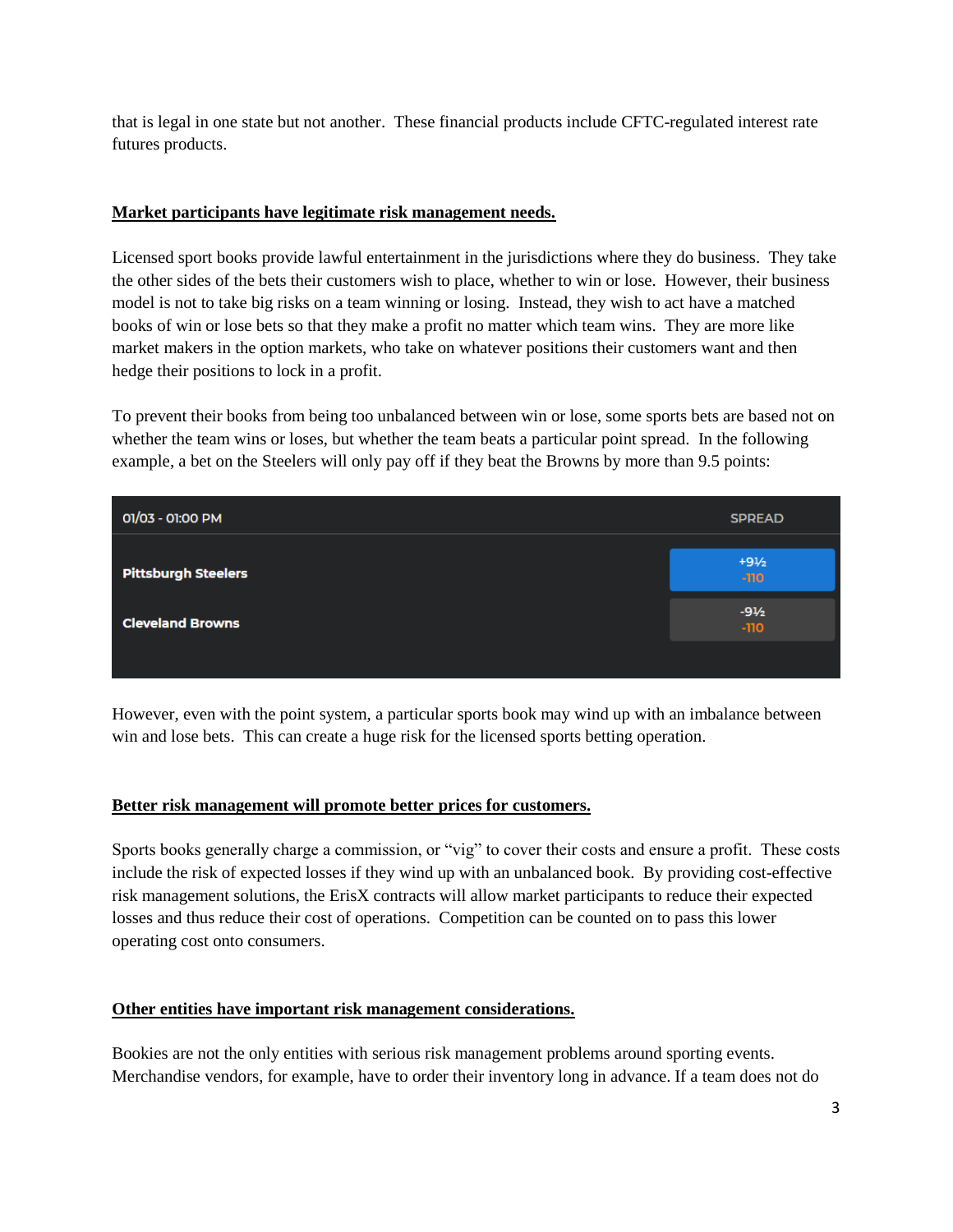well, the vendor will be stuck with unsalable inventory. The ErisX futures will provide opportunities for these legitimate businesses to hedge their exposure.

# **It is not the jurisdiction of the CFTC to decide if licensed sports betting is in the public interest.**

Congress has left it up to the states to decide whether various forms of gaming are legal. It is not up to the CFTC to override Congress' decision. The CFTC should not try to ban the ErisX contract because it thinks gaming is bad, but instead promote the use of futures contracts to support the risk management needs of legal businesses.

## **Approval of these contracts will not increase incentives to affect outcomes of sporting events.**

There have always been, and always will be, incentives for bad actors to attempt to "fix" the outcomes of sporting events by illegally corrupting players or referees in order to win bets. Approval of the ErisX contracts will not increase these incentives, but will more likely decrease them.

The public demand for this activity is so great that many ignore legal restrictions. Where it is illegal, organized crime develops in ways that further corrupt the citizenry and law enforcement. For this and other reasons, many states have legalized sports gambling so that it can be regulated and taxed. However, extensive betting on sporting events exists even in places where there is legal sports betting.<sup>2</sup>

Underground sports bookies have incentives to attempt to "fix" games because of difficulties they face in managing the risk of their underground operations. When faced with an unbalanced book of business, one possibility for managing their risk is to manipulate the outcome of a game rather than try to hedge elsewhere.

A transparent sports betting system can make it easier to detect aberrant betting behavior associated with attempts to fix sporting events because of a better audit trail of betting activity. The more smoothly and efficiently the legal sports betting market, less activity will occur in underground sports betting markets. By making it easier for legitimate licensed sports betting operations to manage their risk, such legal enterprises will be in a better position to compete with the underground operations. Thus, more activity will take place in the legitimate sports betting channels relative to the underground channels run by dishonest mobsters more likely to attempt to fix games.

 $\overline{a}$ <sup>2</sup> [https://www.forbes.com/sites/andrewjsilver/2020/04/07/legal-sports-betting-still-faces-competition-from](https://www.forbes.com/sites/andrewjsilver/2020/04/07/legal-sports-betting-still-faces-competition-from-illegal-market-low-state-taxes-could-turn-the-tide/?sh=502f0dc223e3)[illegal-market-low-state-taxes-could-turn-the-tide/?sh=502f0dc223e3](https://www.forbes.com/sites/andrewjsilver/2020/04/07/legal-sports-betting-still-faces-competition-from-illegal-market-low-state-taxes-could-turn-the-tide/?sh=502f0dc223e3)